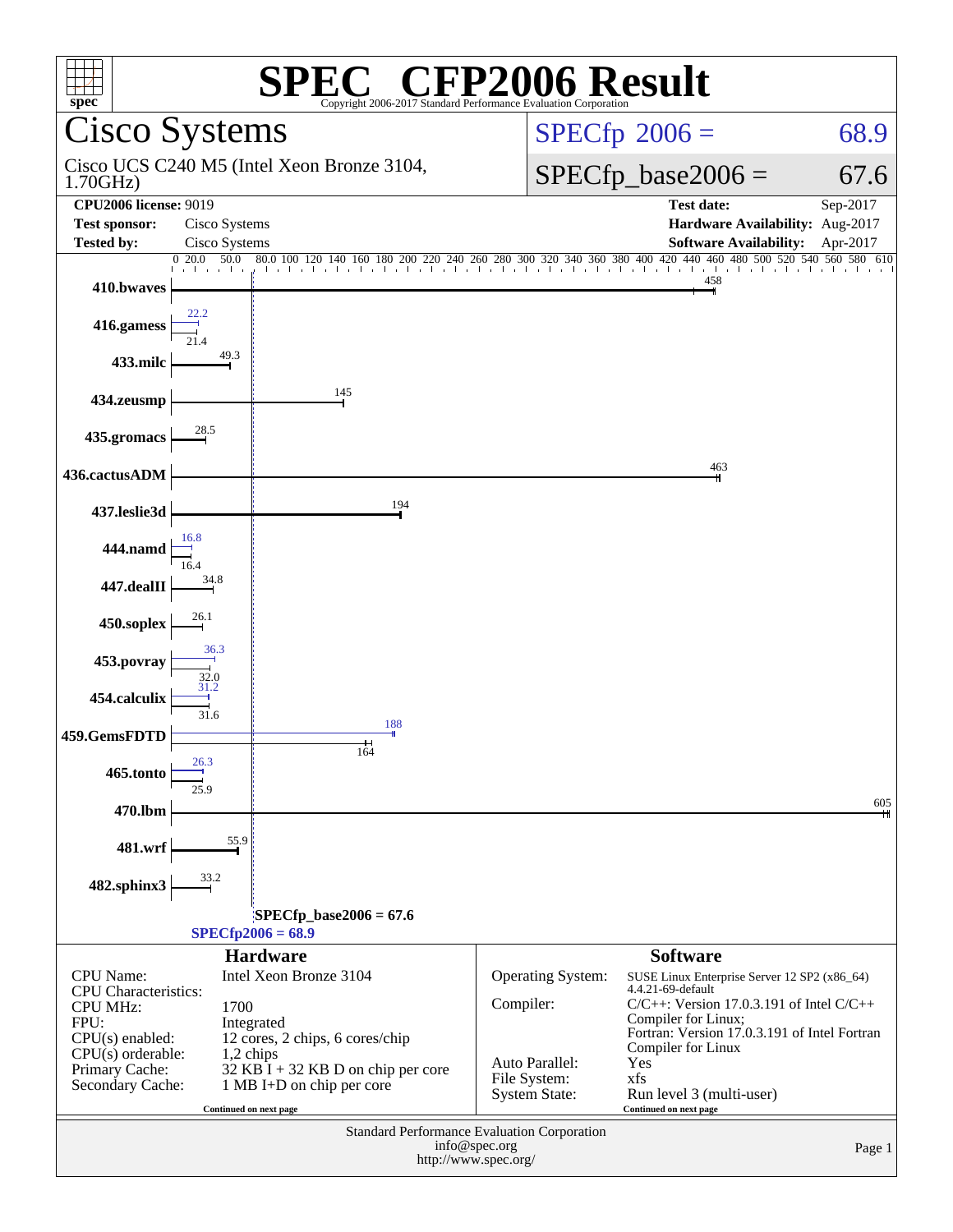

Cisco Systems

### $SPECfp2006 = 68.9$  $SPECfp2006 = 68.9$

 $SPECTp\_base2006 = 67.6$ 

#### 1.70GHz) Cisco UCS C240 M5 (Intel Xeon Bronze 3104,

#### **[CPU2006 license:](http://www.spec.org/auto/cpu2006/Docs/result-fields.html#CPU2006license)** 9019

**[Test sponsor:](http://www.spec.org/auto/cpu2006/Docs/result-fields.html#Testsponsor)** Cisco Systems **[Tested by:](http://www.spec.org/auto/cpu2006/Docs/result-fields.html#Testedby)** Cisco Systems [L3 Cache:](http://www.spec.org/auto/cpu2006/Docs/result-fields.html#L3Cache) 8.25 MB I+<br>Other Cache: None [Other Cache:](http://www.spec.org/auto/cpu2006/Docs/result-fields.html#OtherCache) [Memory:](http://www.spec.org/auto/cpu2006/Docs/result-fields.html#Memory)  $384 \text{ GB} (24 \text{ x})$ running at 21 [Disk Subsystem:](http://www.spec.org/auto/cpu2006/Docs/result-fields.html#DiskSubsystem) 1 x 800 GB SAS HDD, 1

| D on chip per chip        | <b>Base Pointers:</b> | 6 |
|---------------------------|-----------------------|---|
|                           | Peak Pointers:        | 3 |
| : 16 GB 2Rx4 PC4-2666V-R, | Other Software:       | N |
| 33 MHz)                   |                       |   |
| <b>CACILD</b>             |                       |   |

[Other Hardware:](http://www.spec.org/auto/cpu2006/Docs/result-fields.html#OtherHardware) None

|                      |                       | Test date:                             | $Sep-2017$ |  |  |  |
|----------------------|-----------------------|----------------------------------------|------------|--|--|--|
|                      |                       | <b>Hardware Availability: Aug-2017</b> |            |  |  |  |
|                      |                       | <b>Software Availability:</b>          | Apr-2017   |  |  |  |
| chip                 | <b>Base Pointers:</b> | 64-bit                                 |            |  |  |  |
|                      | Peak Pointers:        | $32/64$ -bit                           |            |  |  |  |
| C4-2666V-R,          | Other Software:       | None                                   |            |  |  |  |
| 0K RPM               |                       |                                        |            |  |  |  |
|                      |                       |                                        |            |  |  |  |
|                      |                       |                                        |            |  |  |  |
| <b>Results Table</b> |                       |                                        |            |  |  |  |

|                  | <b>Base</b>    |       |                |       |                | <b>Peak</b> |                |              |                |              |                |              |
|------------------|----------------|-------|----------------|-------|----------------|-------------|----------------|--------------|----------------|--------------|----------------|--------------|
| <b>Benchmark</b> | <b>Seconds</b> | Ratio | <b>Seconds</b> | Ratio | <b>Seconds</b> | Ratio       | <b>Seconds</b> | <b>Ratio</b> | <b>Seconds</b> | <b>Ratio</b> | <b>Seconds</b> | <b>Ratio</b> |
| 410.bwayes       | 29.6           | 460   | 29.7           | 458   | 30.8           | 442         | 29.6           | 460          | 29.7           | 458          | 30.8           | 442          |
| 416.gamess       | 914            | 21.4  | 913            | 21.4  | 915            | 21.4        | 881            | 22.2         | 881            | 22.2         | 881            | 22.2         |
| $433$ .milc      | 186            | 49.3  | 187            | 49.1  | 186            | 49.3        | 186            | 49.3         | 187            | 49.1         | 186            | 49.3         |
| 434.zeusmp       | 62.5           | 146   | 62.8           | 145   | 63.0           | 145         | 62.5           | 146          | 62.8           | 145          | 63.0           | 145          |
| 435.gromacs      | 250            | 28.5  | 250            | 28.5  | 250            | 28.5        | 250            | 28.5         | 250            | 28.5         | <b>250</b>     | 28.5         |
| 436.cactusADM    | 25.8           | 463   | 25.8           | 464   | 25.9           | 461         | 25.8           | 463          | 25.8           | 464          | 25.9           | 461          |
| 437.leslie3d     | 48.6           | 194   | 48.4           | 194   | 48.7           | 193         | 48.6           | 194          | 48.4           | 194          | 48.7           | 193          |
| 444.namd         | 490            | 16.4  | 490            | 16.4  | 490            | 16.4        | 478            | 16.8         | 479            | 16.8         | 478            | 16.8         |
| 447.dealII       | 328            | 34.9  | 328            | 34.8  | 328            | 34.8        | 328            | 34.9         | 328            | 34.8         | <u>328</u>     | 34.8         |
| 450.soplex       | 320            | 26.1  | 319            | 26.1  | 319            | 26.1        | 320            | 26.1         | <u>319</u>     | 26.1         | 319            | 26.1         |
| 453.povray       | 166            | 32.0  | 166            | 32.0  | 166            | 32.1        | 146            | 36.4         | <u>146</u>     | 36.3         | 147            | 36.3         |
| 454.calculix     | 260            | 31.7  | 261            | 31.6  | 261            | 31.6        | 264            | 31.3         | 265            | 31.2         | 265            | 31.2         |
| 459.GemsFDTD     | 65.0           | 163   | 64.6           | 164   | 62.8           | 169         | 56.9           | 187          | 56.5           | 188          | 56.3           | 188          |
| 465.tonto        | 380            | 25.9  | 379            | 25.9  | 381            | 25.8        | 374            | 26.3         | 373            | 26.4         | 377            | 26.1         |
| $470$ .lbm       | 22.6           | 607   | 22.8           | 602   | 22.7           | 605         | 22.6           | 607          | 22.8           | 602          | 22.7           | 605          |
| 481.wrf          | 197            | 56.6  | 201            | 55.5  | 200            | 55.9        | 197            | 56.6         | 201            | 55.5         | 200            | 55.9         |
| 482.sphinx3      | 588            | 33.2  | 587            | 33.2  | 587            | 33.2        | 588            | 33.2         | 587            | 33.2         | 587            | 33.2         |

Results appear in the [order in which they were run.](http://www.spec.org/auto/cpu2006/Docs/result-fields.html#RunOrder) Bold underlined text [indicates a median measurement.](http://www.spec.org/auto/cpu2006/Docs/result-fields.html#Median)

#### **[Operating System Notes](http://www.spec.org/auto/cpu2006/Docs/result-fields.html#OperatingSystemNotes)**

Stack size set to unlimited using "ulimit -s unlimited"

#### **[Platform Notes](http://www.spec.org/auto/cpu2006/Docs/result-fields.html#PlatformNotes)**

BIOS Settings: CPU performance set to Enterprise Power Performance Tuning set to OS SNC set to Disabled IMC Interleaving set to Auto Patrol Scrub set to Disabled Sysinfo program /opt/cpu2006-1.2/config/sysinfo.rev6993 Revision 6993 of 2015-11-06 (b5e8d4b4eb51ed28d7f98696cbe290c1) running on linux-0s5q Sat Sep 9 15:42:53 2017 Continued on next page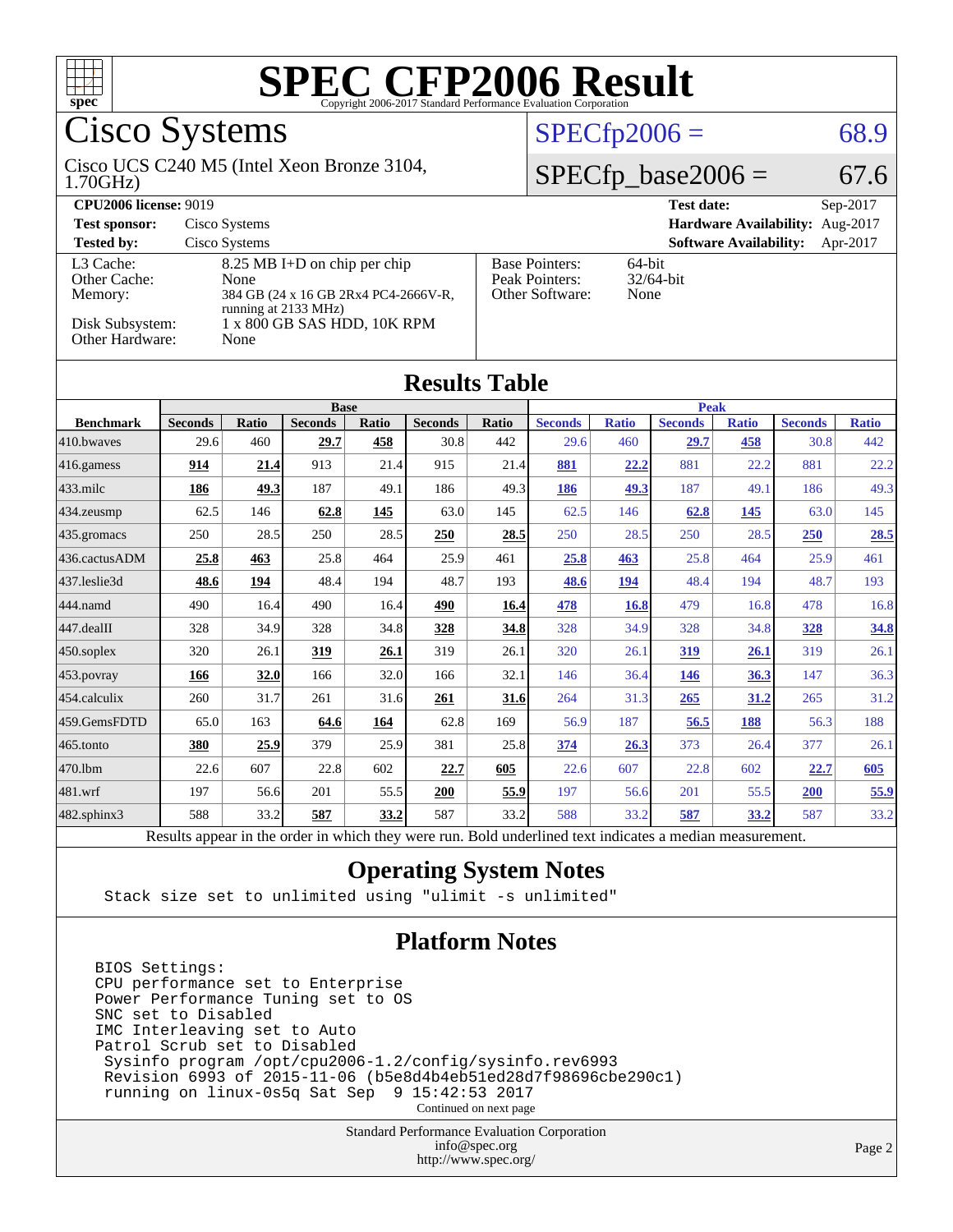

Cisco Systems

 $SPECTp2006 = 68.9$ 

1.70GHz) Cisco UCS C240 M5 (Intel Xeon Bronze 3104,

 $SPECTp\_base2006 = 67.6$ 

**[Test sponsor:](http://www.spec.org/auto/cpu2006/Docs/result-fields.html#Testsponsor)** Cisco Systems **[Hardware Availability:](http://www.spec.org/auto/cpu2006/Docs/result-fields.html#HardwareAvailability)** Aug-2017

**[CPU2006 license:](http://www.spec.org/auto/cpu2006/Docs/result-fields.html#CPU2006license)** 9019 **[Test date:](http://www.spec.org/auto/cpu2006/Docs/result-fields.html#Testdate)** Sep-2017 **[Tested by:](http://www.spec.org/auto/cpu2006/Docs/result-fields.html#Testedby)** Cisco Systems **[Software Availability:](http://www.spec.org/auto/cpu2006/Docs/result-fields.html#SoftwareAvailability)** Apr-2017

#### **[Platform Notes \(Continued\)](http://www.spec.org/auto/cpu2006/Docs/result-fields.html#PlatformNotes)**

Standard Performance Evaluation Corporation [info@spec.org](mailto:info@spec.org) This section contains SUT (System Under Test) info as seen by some common utilities. To remove or add to this section, see: <http://www.spec.org/cpu2006/Docs/config.html#sysinfo> From /proc/cpuinfo model name : Intel(R) Xeon(R) Bronze 3104 CPU @ 1.70GHz 2 "physical id"s (chips) 12 "processors" cores, siblings (Caution: counting these is hw and system dependent. The following excerpts from /proc/cpuinfo might not be reliable. Use with caution.) cpu cores : 6 siblings : 6 physical 0: cores 0 1 2 3 4 5 physical 1: cores 0 1 2 3 4 5 cache size : 8448 KB From /proc/meminfo<br>MemTotal: 394864940 kB HugePages\_Total: 0<br>Hugepagesize: 2048 kB Hugepagesize: From /etc/\*release\* /etc/\*version\* SuSE-release: SUSE Linux Enterprise Server 12 (x86\_64) VERSION = 12 PATCHLEVEL = 2 # This file is deprecated and will be removed in a future service pack or release. # Please check /etc/os-release for details about this release. os-release: NAME="SLES" VERSION="12-SP2" VERSION\_ID="12.2" PRETTY\_NAME="SUSE Linux Enterprise Server 12 SP2" ID="sles" ANSI\_COLOR="0;32" CPE\_NAME="cpe:/o:suse:sles:12:sp2" uname -a: Linux linux-0s5q 4.4.21-69-default #1 SMP Tue Oct 25 10:58:20 UTC 2016 (9464f67) x86\_64 x86\_64 x86\_64 GNU/Linux run-level 3 Sep 9 15:41 SPEC is set to: /opt/cpu2006-1.2 Filesystem Type Size Used Avail Use% Mounted on<br>/dev/sdb2 xfs 700G 60G 640G 9% / /dev/sdb2 xfs 700G 60G 640G 9% / Additional information from dmidecode: Warning: Use caution when you interpret this section. The 'dmidecode' program Continued on next page

<http://www.spec.org/>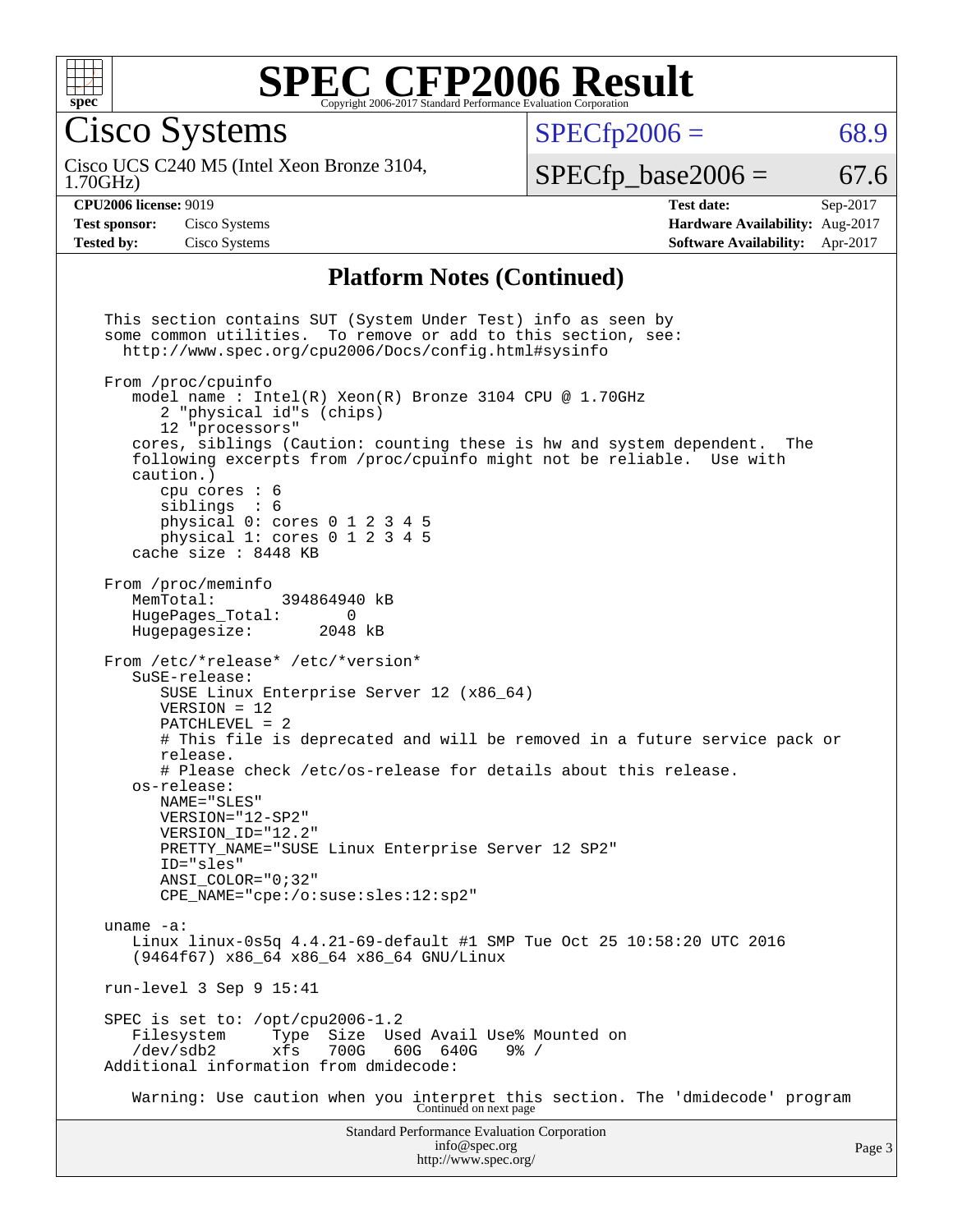

Cisco Systems

 $SPECTp2006 = 68.9$ 

1.70GHz) Cisco UCS C240 M5 (Intel Xeon Bronze 3104,

 $SPECTp\_base2006 = 67.6$ 

**[CPU2006 license:](http://www.spec.org/auto/cpu2006/Docs/result-fields.html#CPU2006license)** 9019 **[Test date:](http://www.spec.org/auto/cpu2006/Docs/result-fields.html#Testdate)** Sep-2017 **[Test sponsor:](http://www.spec.org/auto/cpu2006/Docs/result-fields.html#Testsponsor)** Cisco Systems **[Hardware Availability:](http://www.spec.org/auto/cpu2006/Docs/result-fields.html#HardwareAvailability)** Aug-2017 **[Tested by:](http://www.spec.org/auto/cpu2006/Docs/result-fields.html#Testedby)** Cisco Systems **[Software Availability:](http://www.spec.org/auto/cpu2006/Docs/result-fields.html#SoftwareAvailability)** Apr-2017

#### **[Platform Notes \(Continued\)](http://www.spec.org/auto/cpu2006/Docs/result-fields.html#PlatformNotes)**

 reads system data which is "intended to allow hardware to be accurately determined", but the intent may not be met, as there are frequent changes to hardware, firmware, and the "DMTF SMBIOS" standard.

 BIOS Cisco Systems, Inc. C240M5.3.1.1d.0.0615170707 06/15/2017 Memory:

24x 0xCE00 M393A2G40EB2-CTD 16 GB 2 rank 2666 MHz, configured at 2133 MHz

(End of data from sysinfo program)

#### **[General Notes](http://www.spec.org/auto/cpu2006/Docs/result-fields.html#GeneralNotes)**

Environment variables set by runspec before the start of the run: KMP AFFINITY = "granularity=fine, compact" LD\_LIBRARY\_PATH = "/opt/cpu2006-1.2/lib/ia32:/opt/cpu2006-1.2/lib/intel64:/opt/cpu2006-1.2/sh10.2" OMP NUM THREADS = "12"

 Binaries compiled on a system with 1x Intel Core i7-4790 CPU + 32GB RAM memory using Redhat Enterprise Linux 7.2 Transparent Huge Pages enabled by default.

### **[Base Compiler Invocation](http://www.spec.org/auto/cpu2006/Docs/result-fields.html#BaseCompilerInvocation)**

[C benchmarks](http://www.spec.org/auto/cpu2006/Docs/result-fields.html#Cbenchmarks): [icc -m64](http://www.spec.org/cpu2006/results/res2017q4/cpu2006-20170919-50248.flags.html#user_CCbase_intel_icc_64bit_bda6cc9af1fdbb0edc3795bac97ada53)

[C++ benchmarks:](http://www.spec.org/auto/cpu2006/Docs/result-fields.html#CXXbenchmarks) [icpc -m64](http://www.spec.org/cpu2006/results/res2017q4/cpu2006-20170919-50248.flags.html#user_CXXbase_intel_icpc_64bit_fc66a5337ce925472a5c54ad6a0de310)

[Fortran benchmarks](http://www.spec.org/auto/cpu2006/Docs/result-fields.html#Fortranbenchmarks): [ifort -m64](http://www.spec.org/cpu2006/results/res2017q4/cpu2006-20170919-50248.flags.html#user_FCbase_intel_ifort_64bit_ee9d0fb25645d0210d97eb0527dcc06e)

[Benchmarks using both Fortran and C](http://www.spec.org/auto/cpu2006/Docs/result-fields.html#BenchmarksusingbothFortranandC): [icc -m64](http://www.spec.org/cpu2006/results/res2017q4/cpu2006-20170919-50248.flags.html#user_CC_FCbase_intel_icc_64bit_bda6cc9af1fdbb0edc3795bac97ada53) [ifort -m64](http://www.spec.org/cpu2006/results/res2017q4/cpu2006-20170919-50248.flags.html#user_CC_FCbase_intel_ifort_64bit_ee9d0fb25645d0210d97eb0527dcc06e)

### **[Base Portability Flags](http://www.spec.org/auto/cpu2006/Docs/result-fields.html#BasePortabilityFlags)**

 410.bwaves: [-DSPEC\\_CPU\\_LP64](http://www.spec.org/cpu2006/results/res2017q4/cpu2006-20170919-50248.flags.html#suite_basePORTABILITY410_bwaves_DSPEC_CPU_LP64) 416.gamess: [-DSPEC\\_CPU\\_LP64](http://www.spec.org/cpu2006/results/res2017q4/cpu2006-20170919-50248.flags.html#suite_basePORTABILITY416_gamess_DSPEC_CPU_LP64) 433.milc: [-DSPEC\\_CPU\\_LP64](http://www.spec.org/cpu2006/results/res2017q4/cpu2006-20170919-50248.flags.html#suite_basePORTABILITY433_milc_DSPEC_CPU_LP64) 434.zeusmp: [-DSPEC\\_CPU\\_LP64](http://www.spec.org/cpu2006/results/res2017q4/cpu2006-20170919-50248.flags.html#suite_basePORTABILITY434_zeusmp_DSPEC_CPU_LP64) 435.gromacs: [-DSPEC\\_CPU\\_LP64](http://www.spec.org/cpu2006/results/res2017q4/cpu2006-20170919-50248.flags.html#suite_basePORTABILITY435_gromacs_DSPEC_CPU_LP64) [-nofor\\_main](http://www.spec.org/cpu2006/results/res2017q4/cpu2006-20170919-50248.flags.html#user_baseLDPORTABILITY435_gromacs_f-nofor_main) 436.cactusADM: [-DSPEC\\_CPU\\_LP64](http://www.spec.org/cpu2006/results/res2017q4/cpu2006-20170919-50248.flags.html#suite_basePORTABILITY436_cactusADM_DSPEC_CPU_LP64) [-nofor\\_main](http://www.spec.org/cpu2006/results/res2017q4/cpu2006-20170919-50248.flags.html#user_baseLDPORTABILITY436_cactusADM_f-nofor_main) 437.leslie3d: [-DSPEC\\_CPU\\_LP64](http://www.spec.org/cpu2006/results/res2017q4/cpu2006-20170919-50248.flags.html#suite_basePORTABILITY437_leslie3d_DSPEC_CPU_LP64) 444.namd: [-DSPEC\\_CPU\\_LP64](http://www.spec.org/cpu2006/results/res2017q4/cpu2006-20170919-50248.flags.html#suite_basePORTABILITY444_namd_DSPEC_CPU_LP64) 447.dealII: [-DSPEC\\_CPU\\_LP64](http://www.spec.org/cpu2006/results/res2017q4/cpu2006-20170919-50248.flags.html#suite_basePORTABILITY447_dealII_DSPEC_CPU_LP64)

Continued on next page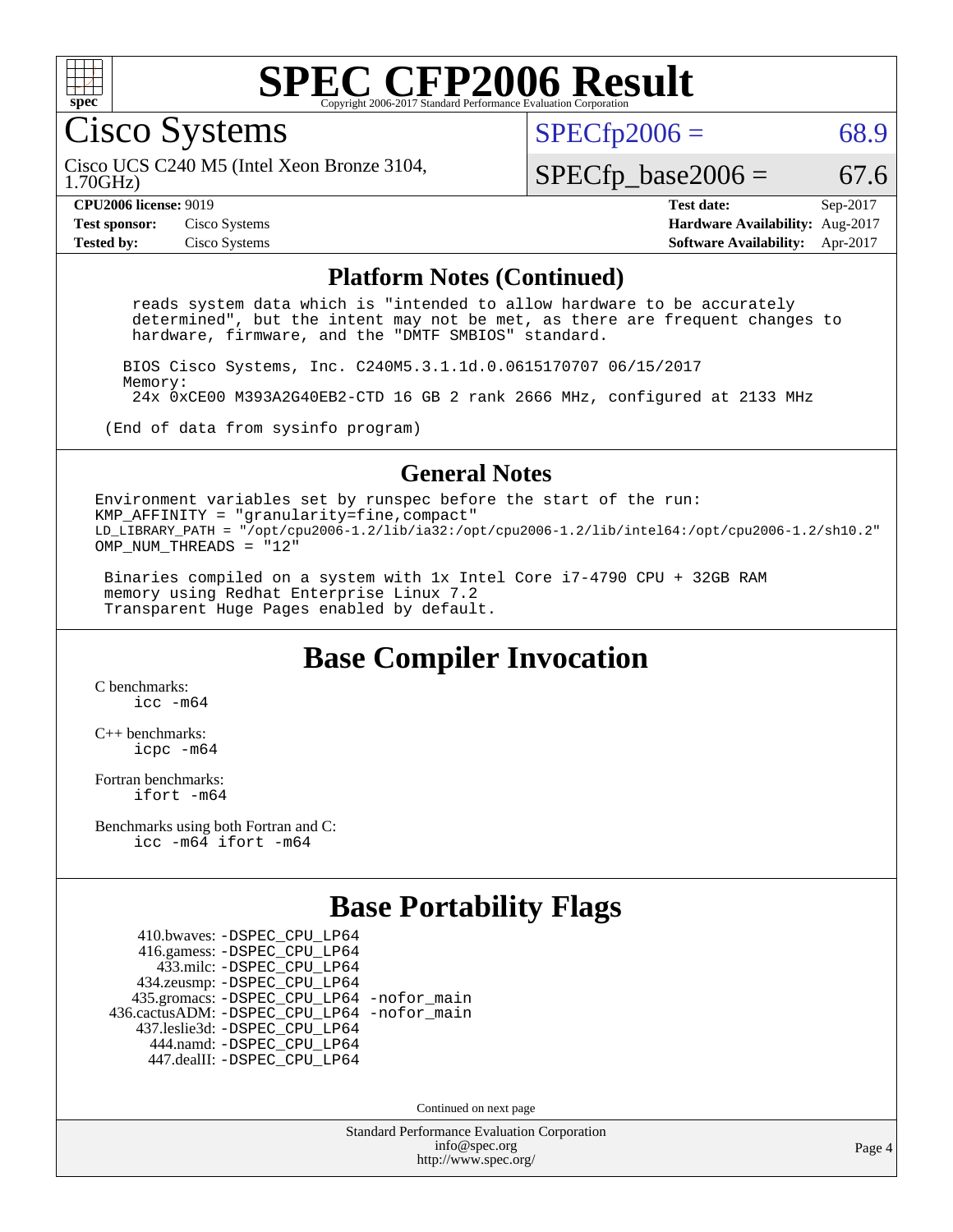

Cisco Systems

 $SPECTp2006 = 68.9$ 

1.70GHz) Cisco UCS C240 M5 (Intel Xeon Bronze 3104,

 $SPECTp\_base2006 = 67.6$ 

| <b>Test sponsor:</b> | Cisco Systems |
|----------------------|---------------|
| Tested bv:           | Cisco Systems |

**[CPU2006 license:](http://www.spec.org/auto/cpu2006/Docs/result-fields.html#CPU2006license)** 9019 **[Test date:](http://www.spec.org/auto/cpu2006/Docs/result-fields.html#Testdate)** Sep-2017 **[Hardware Availability:](http://www.spec.org/auto/cpu2006/Docs/result-fields.html#HardwareAvailability)** Aug-2017 **[Software Availability:](http://www.spec.org/auto/cpu2006/Docs/result-fields.html#SoftwareAvailability)** Apr-2017

### **[Base Portability Flags \(Continued\)](http://www.spec.org/auto/cpu2006/Docs/result-fields.html#BasePortabilityFlags)**

 450.soplex: [-DSPEC\\_CPU\\_LP64](http://www.spec.org/cpu2006/results/res2017q4/cpu2006-20170919-50248.flags.html#suite_basePORTABILITY450_soplex_DSPEC_CPU_LP64) 453.povray: [-DSPEC\\_CPU\\_LP64](http://www.spec.org/cpu2006/results/res2017q4/cpu2006-20170919-50248.flags.html#suite_basePORTABILITY453_povray_DSPEC_CPU_LP64) 454.calculix: [-DSPEC\\_CPU\\_LP64](http://www.spec.org/cpu2006/results/res2017q4/cpu2006-20170919-50248.flags.html#suite_basePORTABILITY454_calculix_DSPEC_CPU_LP64) [-nofor\\_main](http://www.spec.org/cpu2006/results/res2017q4/cpu2006-20170919-50248.flags.html#user_baseLDPORTABILITY454_calculix_f-nofor_main) 459.GemsFDTD: [-DSPEC\\_CPU\\_LP64](http://www.spec.org/cpu2006/results/res2017q4/cpu2006-20170919-50248.flags.html#suite_basePORTABILITY459_GemsFDTD_DSPEC_CPU_LP64) 465.tonto: [-DSPEC\\_CPU\\_LP64](http://www.spec.org/cpu2006/results/res2017q4/cpu2006-20170919-50248.flags.html#suite_basePORTABILITY465_tonto_DSPEC_CPU_LP64) 470.lbm: [-DSPEC\\_CPU\\_LP64](http://www.spec.org/cpu2006/results/res2017q4/cpu2006-20170919-50248.flags.html#suite_basePORTABILITY470_lbm_DSPEC_CPU_LP64) 482.sphinx3: [-DSPEC\\_CPU\\_LP64](http://www.spec.org/cpu2006/results/res2017q4/cpu2006-20170919-50248.flags.html#suite_basePORTABILITY482_sphinx3_DSPEC_CPU_LP64)

481.wrf: [-DSPEC\\_CPU\\_LP64](http://www.spec.org/cpu2006/results/res2017q4/cpu2006-20170919-50248.flags.html#suite_basePORTABILITY481_wrf_DSPEC_CPU_LP64) [-DSPEC\\_CPU\\_CASE\\_FLAG](http://www.spec.org/cpu2006/results/res2017q4/cpu2006-20170919-50248.flags.html#b481.wrf_baseCPORTABILITY_DSPEC_CPU_CASE_FLAG) [-DSPEC\\_CPU\\_LINUX](http://www.spec.org/cpu2006/results/res2017q4/cpu2006-20170919-50248.flags.html#b481.wrf_baseCPORTABILITY_DSPEC_CPU_LINUX)

### **[Base Optimization Flags](http://www.spec.org/auto/cpu2006/Docs/result-fields.html#BaseOptimizationFlags)**

[C benchmarks](http://www.spec.org/auto/cpu2006/Docs/result-fields.html#Cbenchmarks): [-xCORE-AVX2](http://www.spec.org/cpu2006/results/res2017q4/cpu2006-20170919-50248.flags.html#user_CCbase_f-xCORE-AVX2) [-ipo](http://www.spec.org/cpu2006/results/res2017q4/cpu2006-20170919-50248.flags.html#user_CCbase_f-ipo) [-O3](http://www.spec.org/cpu2006/results/res2017q4/cpu2006-20170919-50248.flags.html#user_CCbase_f-O3) [-no-prec-div](http://www.spec.org/cpu2006/results/res2017q4/cpu2006-20170919-50248.flags.html#user_CCbase_f-no-prec-div) [-parallel](http://www.spec.org/cpu2006/results/res2017q4/cpu2006-20170919-50248.flags.html#user_CCbase_f-parallel) [-qopt-prefetch](http://www.spec.org/cpu2006/results/res2017q4/cpu2006-20170919-50248.flags.html#user_CCbase_f-qopt-prefetch)

[C++ benchmarks:](http://www.spec.org/auto/cpu2006/Docs/result-fields.html#CXXbenchmarks)

[-xCORE-AVX2](http://www.spec.org/cpu2006/results/res2017q4/cpu2006-20170919-50248.flags.html#user_CXXbase_f-xCORE-AVX2) [-ipo](http://www.spec.org/cpu2006/results/res2017q4/cpu2006-20170919-50248.flags.html#user_CXXbase_f-ipo) [-O3](http://www.spec.org/cpu2006/results/res2017q4/cpu2006-20170919-50248.flags.html#user_CXXbase_f-O3) [-no-prec-div](http://www.spec.org/cpu2006/results/res2017q4/cpu2006-20170919-50248.flags.html#user_CXXbase_f-no-prec-div) [-qopt-prefetch](http://www.spec.org/cpu2006/results/res2017q4/cpu2006-20170919-50248.flags.html#user_CXXbase_f-qopt-prefetch)

[Fortran benchmarks](http://www.spec.org/auto/cpu2006/Docs/result-fields.html#Fortranbenchmarks):

[-xCORE-AVX2](http://www.spec.org/cpu2006/results/res2017q4/cpu2006-20170919-50248.flags.html#user_FCbase_f-xCORE-AVX2) [-ipo](http://www.spec.org/cpu2006/results/res2017q4/cpu2006-20170919-50248.flags.html#user_FCbase_f-ipo) [-O3](http://www.spec.org/cpu2006/results/res2017q4/cpu2006-20170919-50248.flags.html#user_FCbase_f-O3) [-no-prec-div](http://www.spec.org/cpu2006/results/res2017q4/cpu2006-20170919-50248.flags.html#user_FCbase_f-no-prec-div) [-parallel](http://www.spec.org/cpu2006/results/res2017q4/cpu2006-20170919-50248.flags.html#user_FCbase_f-parallel) [-qopt-prefetch](http://www.spec.org/cpu2006/results/res2017q4/cpu2006-20170919-50248.flags.html#user_FCbase_f-qopt-prefetch)

[Benchmarks using both Fortran and C](http://www.spec.org/auto/cpu2006/Docs/result-fields.html#BenchmarksusingbothFortranandC): [-xCORE-AVX2](http://www.spec.org/cpu2006/results/res2017q4/cpu2006-20170919-50248.flags.html#user_CC_FCbase_f-xCORE-AVX2) [-ipo](http://www.spec.org/cpu2006/results/res2017q4/cpu2006-20170919-50248.flags.html#user_CC_FCbase_f-ipo) [-O3](http://www.spec.org/cpu2006/results/res2017q4/cpu2006-20170919-50248.flags.html#user_CC_FCbase_f-O3) [-no-prec-div](http://www.spec.org/cpu2006/results/res2017q4/cpu2006-20170919-50248.flags.html#user_CC_FCbase_f-no-prec-div) [-parallel](http://www.spec.org/cpu2006/results/res2017q4/cpu2006-20170919-50248.flags.html#user_CC_FCbase_f-parallel) [-qopt-prefetch](http://www.spec.org/cpu2006/results/res2017q4/cpu2006-20170919-50248.flags.html#user_CC_FCbase_f-qopt-prefetch)

#### **[Peak Compiler Invocation](http://www.spec.org/auto/cpu2006/Docs/result-fields.html#PeakCompilerInvocation)**

[C benchmarks](http://www.spec.org/auto/cpu2006/Docs/result-fields.html#Cbenchmarks): [icc -m64](http://www.spec.org/cpu2006/results/res2017q4/cpu2006-20170919-50248.flags.html#user_CCpeak_intel_icc_64bit_bda6cc9af1fdbb0edc3795bac97ada53)

[C++ benchmarks:](http://www.spec.org/auto/cpu2006/Docs/result-fields.html#CXXbenchmarks) [icpc -m64](http://www.spec.org/cpu2006/results/res2017q4/cpu2006-20170919-50248.flags.html#user_CXXpeak_intel_icpc_64bit_fc66a5337ce925472a5c54ad6a0de310)

[Fortran benchmarks](http://www.spec.org/auto/cpu2006/Docs/result-fields.html#Fortranbenchmarks): [ifort -m64](http://www.spec.org/cpu2006/results/res2017q4/cpu2006-20170919-50248.flags.html#user_FCpeak_intel_ifort_64bit_ee9d0fb25645d0210d97eb0527dcc06e)

[Benchmarks using both Fortran and C](http://www.spec.org/auto/cpu2006/Docs/result-fields.html#BenchmarksusingbothFortranandC): [icc -m64](http://www.spec.org/cpu2006/results/res2017q4/cpu2006-20170919-50248.flags.html#user_CC_FCpeak_intel_icc_64bit_bda6cc9af1fdbb0edc3795bac97ada53) [ifort -m64](http://www.spec.org/cpu2006/results/res2017q4/cpu2006-20170919-50248.flags.html#user_CC_FCpeak_intel_ifort_64bit_ee9d0fb25645d0210d97eb0527dcc06e)

### **[Peak Portability Flags](http://www.spec.org/auto/cpu2006/Docs/result-fields.html#PeakPortabilityFlags)**

Same as Base Portability Flags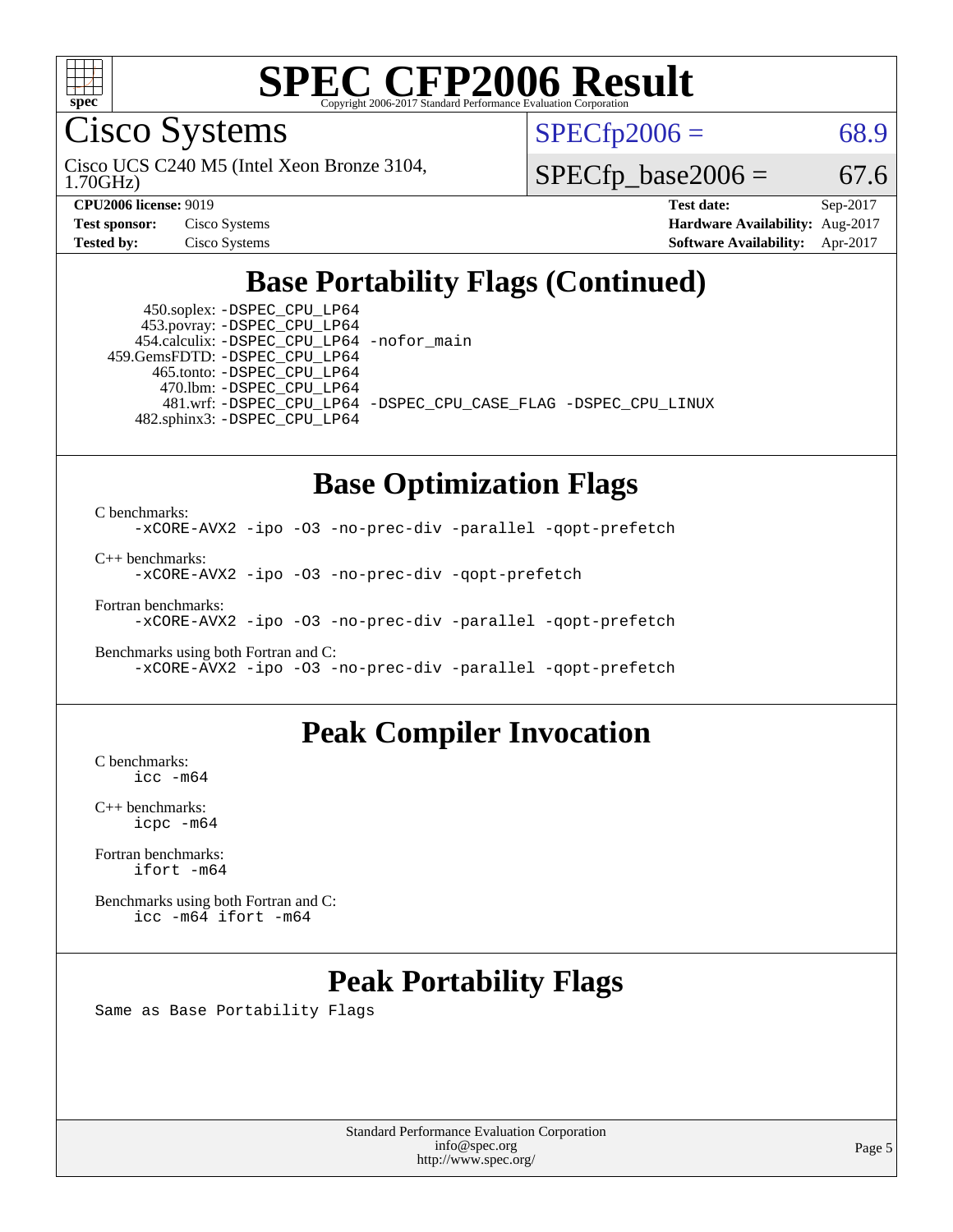

Cisco Systems

 $SPECTp2006 = 68.9$ 

1.70GHz) Cisco UCS C240 M5 (Intel Xeon Bronze 3104,  $SPECTp\_base2006 = 67.6$ 

**[CPU2006 license:](http://www.spec.org/auto/cpu2006/Docs/result-fields.html#CPU2006license)** 9019 **[Test date:](http://www.spec.org/auto/cpu2006/Docs/result-fields.html#Testdate)** Sep-2017 **[Test sponsor:](http://www.spec.org/auto/cpu2006/Docs/result-fields.html#Testsponsor)** Cisco Systems **[Hardware Availability:](http://www.spec.org/auto/cpu2006/Docs/result-fields.html#HardwareAvailability)** Aug-2017 **[Tested by:](http://www.spec.org/auto/cpu2006/Docs/result-fields.html#Testedby)** Cisco Systems **[Software Availability:](http://www.spec.org/auto/cpu2006/Docs/result-fields.html#SoftwareAvailability)** Apr-2017

### **[Peak Optimization Flags](http://www.spec.org/auto/cpu2006/Docs/result-fields.html#PeakOptimizationFlags)**

[C benchmarks](http://www.spec.org/auto/cpu2006/Docs/result-fields.html#Cbenchmarks):

433.milc: basepeak = yes

 $470.$ lbm: basepeak = yes

 $482$ .sphinx3: basepeak = yes

[C++ benchmarks:](http://www.spec.org/auto/cpu2006/Docs/result-fields.html#CXXbenchmarks)

 444.namd: [-prof-gen](http://www.spec.org/cpu2006/results/res2017q4/cpu2006-20170919-50248.flags.html#user_peakPASS1_CXXFLAGSPASS1_LDFLAGS444_namd_prof_gen_e43856698f6ca7b7e442dfd80e94a8fc)(pass 1) [-prof-use](http://www.spec.org/cpu2006/results/res2017q4/cpu2006-20170919-50248.flags.html#user_peakPASS2_CXXFLAGSPASS2_LDFLAGS444_namd_prof_use_bccf7792157ff70d64e32fe3e1250b55)(pass 2) [-xCORE-AVX2](http://www.spec.org/cpu2006/results/res2017q4/cpu2006-20170919-50248.flags.html#user_peakPASS2_CXXFLAGSPASS2_LDFLAGS444_namd_f-xCORE-AVX2)(pass 2)  $-par-num-threads=1(pass 1) -ipo(pass 2) -O3(pass 2)$  $-par-num-threads=1(pass 1) -ipo(pass 2) -O3(pass 2)$  $-par-num-threads=1(pass 1) -ipo(pass 2) -O3(pass 2)$  $-par-num-threads=1(pass 1) -ipo(pass 2) -O3(pass 2)$  $-par-num-threads=1(pass 1) -ipo(pass 2) -O3(pass 2)$  $-par-num-threads=1(pass 1) -ipo(pass 2) -O3(pass 2)$ [-no-prec-div](http://www.spec.org/cpu2006/results/res2017q4/cpu2006-20170919-50248.flags.html#user_peakPASS2_CXXFLAGSPASS2_LDFLAGS444_namd_f-no-prec-div)(pass 2) [-fno-alias](http://www.spec.org/cpu2006/results/res2017q4/cpu2006-20170919-50248.flags.html#user_peakCXXOPTIMIZEOPTIMIZE444_namd_f-no-alias_694e77f6c5a51e658e82ccff53a9e63a) [-auto-ilp32](http://www.spec.org/cpu2006/results/res2017q4/cpu2006-20170919-50248.flags.html#user_peakCXXOPTIMIZE444_namd_f-auto-ilp32)

447.dealII: basepeak = yes

 $450$ .soplex: basepeak = yes

 453.povray: [-prof-gen](http://www.spec.org/cpu2006/results/res2017q4/cpu2006-20170919-50248.flags.html#user_peakPASS1_CXXFLAGSPASS1_LDFLAGS453_povray_prof_gen_e43856698f6ca7b7e442dfd80e94a8fc)(pass 1) [-prof-use](http://www.spec.org/cpu2006/results/res2017q4/cpu2006-20170919-50248.flags.html#user_peakPASS2_CXXFLAGSPASS2_LDFLAGS453_povray_prof_use_bccf7792157ff70d64e32fe3e1250b55)(pass 2) [-xCORE-AVX2](http://www.spec.org/cpu2006/results/res2017q4/cpu2006-20170919-50248.flags.html#user_peakPASS2_CXXFLAGSPASS2_LDFLAGS453_povray_f-xCORE-AVX2)(pass 2)  $-par-num-threads=1(pass 1) -ipo(pass 2) -O3(pass 2)$  $-par-num-threads=1(pass 1) -ipo(pass 2) -O3(pass 2)$  $-par-num-threads=1(pass 1) -ipo(pass 2) -O3(pass 2)$  $-par-num-threads=1(pass 1) -ipo(pass 2) -O3(pass 2)$  $-par-num-threads=1(pass 1) -ipo(pass 2) -O3(pass 2)$  $-par-num-threads=1(pass 1) -ipo(pass 2) -O3(pass 2)$ [-no-prec-div](http://www.spec.org/cpu2006/results/res2017q4/cpu2006-20170919-50248.flags.html#user_peakPASS2_CXXFLAGSPASS2_LDFLAGS453_povray_f-no-prec-div)(pass 2) [-unroll4](http://www.spec.org/cpu2006/results/res2017q4/cpu2006-20170919-50248.flags.html#user_peakCXXOPTIMIZE453_povray_f-unroll_4e5e4ed65b7fd20bdcd365bec371b81f) [-ansi-alias](http://www.spec.org/cpu2006/results/res2017q4/cpu2006-20170919-50248.flags.html#user_peakCXXOPTIMIZE453_povray_f-ansi-alias)

[Fortran benchmarks](http://www.spec.org/auto/cpu2006/Docs/result-fields.html#Fortranbenchmarks):

 $410.bwaves: basepeak = yes$ 

 416.gamess: [-prof-gen](http://www.spec.org/cpu2006/results/res2017q4/cpu2006-20170919-50248.flags.html#user_peakPASS1_FFLAGSPASS1_LDFLAGS416_gamess_prof_gen_e43856698f6ca7b7e442dfd80e94a8fc)(pass 1) [-prof-use](http://www.spec.org/cpu2006/results/res2017q4/cpu2006-20170919-50248.flags.html#user_peakPASS2_FFLAGSPASS2_LDFLAGS416_gamess_prof_use_bccf7792157ff70d64e32fe3e1250b55)(pass 2) [-xCORE-AVX2](http://www.spec.org/cpu2006/results/res2017q4/cpu2006-20170919-50248.flags.html#user_peakPASS2_FFLAGSPASS2_LDFLAGS416_gamess_f-xCORE-AVX2)(pass 2)  $-par-num-threads=1(pass 1) -ipo(pass 2) -O3(pass 2)$  $-par-num-threads=1(pass 1) -ipo(pass 2) -O3(pass 2)$  $-par-num-threads=1(pass 1) -ipo(pass 2) -O3(pass 2)$  $-par-num-threads=1(pass 1) -ipo(pass 2) -O3(pass 2)$  $-par-num-threads=1(pass 1) -ipo(pass 2) -O3(pass 2)$  $-par-num-threads=1(pass 1) -ipo(pass 2) -O3(pass 2)$ [-no-prec-div](http://www.spec.org/cpu2006/results/res2017q4/cpu2006-20170919-50248.flags.html#user_peakPASS2_FFLAGSPASS2_LDFLAGS416_gamess_f-no-prec-div)(pass 2) [-unroll2](http://www.spec.org/cpu2006/results/res2017q4/cpu2006-20170919-50248.flags.html#user_peakOPTIMIZE416_gamess_f-unroll_784dae83bebfb236979b41d2422d7ec2) [-inline-level=0](http://www.spec.org/cpu2006/results/res2017q4/cpu2006-20170919-50248.flags.html#user_peakOPTIMIZE416_gamess_f-inline-level_318d07a09274ad25e8d15dbfaa68ba50) [-scalar-rep-](http://www.spec.org/cpu2006/results/res2017q4/cpu2006-20170919-50248.flags.html#user_peakOPTIMIZE416_gamess_f-disablescalarrep_abbcad04450fb118e4809c81d83c8a1d)

 $434$ .zeusmp: basepeak = yes

437.leslie3d: basepeak = yes

```
 459.GemsFDTD: -prof-gen(pass 1) -prof-use(pass 2) -xCORE-AVX2(pass 2)
 -par-num-threads=1(pass 1) -ipo(pass 2) -O3(pass 2)
 -no-prec-div(pass 2) -unroll2 -inline-level=0
 -qopt-prefetch -parallel
```
 465.tonto: [-prof-gen](http://www.spec.org/cpu2006/results/res2017q4/cpu2006-20170919-50248.flags.html#user_peakPASS1_FFLAGSPASS1_LDFLAGS465_tonto_prof_gen_e43856698f6ca7b7e442dfd80e94a8fc)(pass 1) [-prof-use](http://www.spec.org/cpu2006/results/res2017q4/cpu2006-20170919-50248.flags.html#user_peakPASS2_FFLAGSPASS2_LDFLAGS465_tonto_prof_use_bccf7792157ff70d64e32fe3e1250b55)(pass 2) [-xCORE-AVX2](http://www.spec.org/cpu2006/results/res2017q4/cpu2006-20170919-50248.flags.html#user_peakPASS2_FFLAGSPASS2_LDFLAGS465_tonto_f-xCORE-AVX2)(pass 2)  $-par-num-threads=1(pass 1) -ipo(pass 2) -O3(pass 2)$  $-par-num-threads=1(pass 1) -ipo(pass 2) -O3(pass 2)$  $-par-num-threads=1(pass 1) -ipo(pass 2) -O3(pass 2)$  $-par-num-threads=1(pass 1) -ipo(pass 2) -O3(pass 2)$  $-par-num-threads=1(pass 1) -ipo(pass 2) -O3(pass 2)$  $-par-num-threads=1(pass 1) -ipo(pass 2) -O3(pass 2)$ [-no-prec-div](http://www.spec.org/cpu2006/results/res2017q4/cpu2006-20170919-50248.flags.html#user_peakPASS2_FFLAGSPASS2_LDFLAGS465_tonto_f-no-prec-div)(pass 2) [-inline-calloc](http://www.spec.org/cpu2006/results/res2017q4/cpu2006-20170919-50248.flags.html#user_peakOPTIMIZE465_tonto_f-inline-calloc) [-qopt-malloc-options=3](http://www.spec.org/cpu2006/results/res2017q4/cpu2006-20170919-50248.flags.html#user_peakOPTIMIZE465_tonto_f-qopt-malloc-options_0fcb435012e78f27d57f473818e45fe4) [-auto](http://www.spec.org/cpu2006/results/res2017q4/cpu2006-20170919-50248.flags.html#user_peakOPTIMIZE465_tonto_f-auto) [-unroll4](http://www.spec.org/cpu2006/results/res2017q4/cpu2006-20170919-50248.flags.html#user_peakOPTIMIZE465_tonto_f-unroll_4e5e4ed65b7fd20bdcd365bec371b81f)

[Benchmarks using both Fortran and C](http://www.spec.org/auto/cpu2006/Docs/result-fields.html#BenchmarksusingbothFortranandC):

435.gromacs: basepeak = yes

 $436.cactusADM:basepeak = yes$ 

Continued on next page